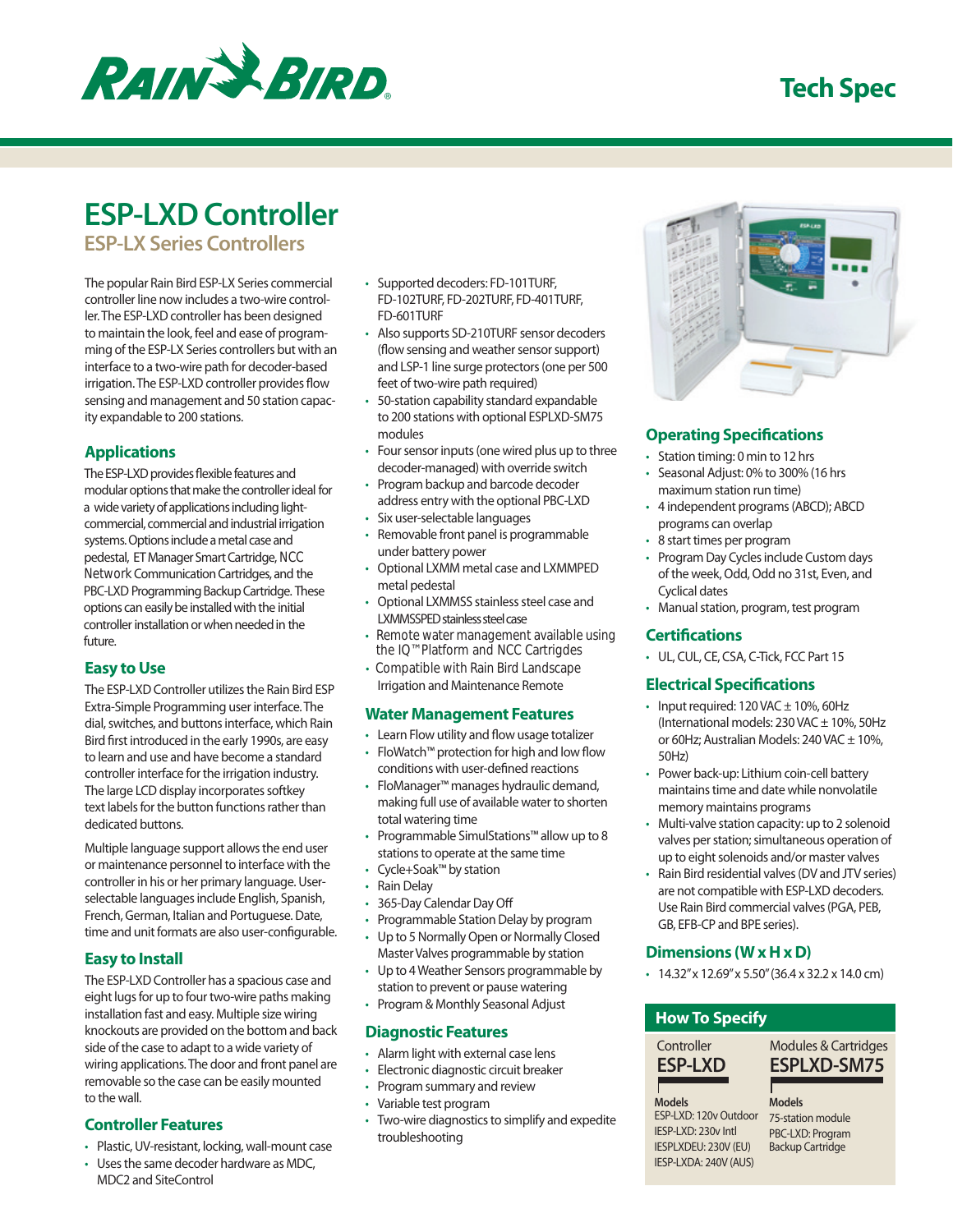# **ESPLXD-M50 Base Module (included)**

The ESP-LXD is a controller in a cabinet with locking door manufactured with UV-resistant plastics for outdoor use. Included with every ESP-LXD is the ESPLXD-M50 module, a "double-wide" module which snaps onto two adjacent mounts on the controller backplane. The ESPLXD-M50 module includes the lugs for attachment of the two-wire path cables.

Flow Smart software is included with the ESPLXD-M50 module. This includes FloWatch™ featuring a Learn Flow utility, flow usage totalizer, protection for high and low flow conditions with user-defined reactions, FloManager™ for managing hydraulic demand, making full use of available water to shorten total watering time.

# **Optional Accessories for the ESP-LXD Controller**

#### **ESPLXD-SM75 Station Modules**

The ESP-LXD controller can manage up to 50 stations. If additional station capacity is needed, up to 2 ESPLXD-SM75 station modules can be attached to the controller backplane. Each module can manage up to 75 stations.

#### **Station Configuration**

The desired station capacity can be achieved by combining the following modules:

| # Stations  | <b>ESPLXD-SM75 Modules</b> |
|-------------|----------------------------|
| $1 - 50$    | 0                          |
| $51 - 125$  |                            |
| $126 - 200$ |                            |

# **ESPLXD-SM75 Module**

### **PBC-LXD Cartridge**

The Program Backup Cartridge installs into the cartridge bay in the back of the controller front panel and adds Backup and Restore and barcode Decoder Address Entry capability. The backup feature allows 8 full backups of all programming and decoder addresses in an ESP-LXD controller. Decoder address entry allows you to attach a barcode scanning pen (sold separately) and scan the peel-off barcode labels from the Programming Chart included with the controller to significantly reduce installation and setup time. A barcode scanning pen, not included with the cartridge, is required for barcode scanning; Rain Bird recommends the Unitech MS100-2 pen with 9-pin female serial connector.



LXMM / LXMM-PED painted steel and LXMMSS / LXMMSS-PED stainless steel cases and pedestals are available for free-standing controller applications.

#### **Network Communication Cartridges**

NCC Network Communication Cartridges upgrade ESP-LX Series standalone controllers to IQ satellite controllers capable of being controlled by the IQ Platform.The NCC cartridges snap into the back of the controller front panel and provide a communication link between the IQ central computer and the remote site controllers. ESP-LXD can use any of the six available NCC cartridges:

- NCC-PH: Phone
- NCC-GP: GPRS/Cellular
- NCC-EN: Ethernet

**Weather Sensors**

also supported.

- 
- NCC-RS: RS232
- IQ-DOM2 GPRS/Cellular with

one year free service (US only)

**WR2-RFC Wireless Rain/ Freeze Sensor**

**LXMMPED Metal Pedestal**

**LXMM Metal Case**

**ESPLXD-M50 Module**

 $1111111111$ 

**Cartridge**





• NCC-WF: Wi-Fi **NCC-GP** 

The ESP-LXD supports up to 4 weather sensors, one wired into the ESPLXD-M50 Base Module and up to three additional on the two-wire path interfaced with SD-210 sensor decoders. Supported Rain Bird sensors include the RSD wired rain sensor, the WR2-RC wireless rain sensor, the WR2-RFC wireless rain/ freeze sensor and the ANEMOMETER wind sensor (the Rain Bird 3002 Pulse Transmitter is required for use of the ANEMOMETER). Soil moisture sensors that provide a normally closed switch interface are

**Communication Cartridge**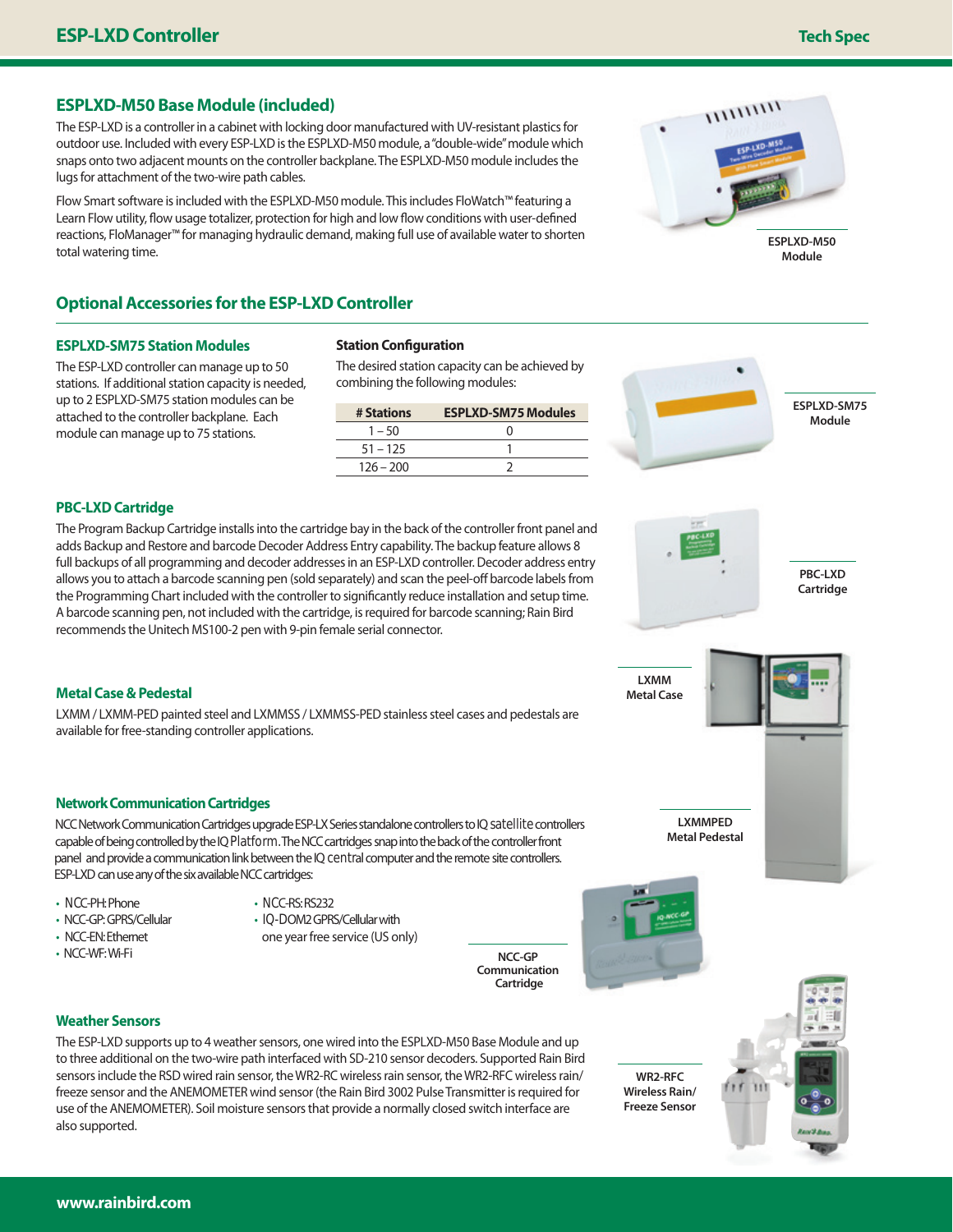# **Tech Spec ESP-LXD Controller**

### **ET Manager™ Smart Cartridge**

The ESP-LXD Controller can be upgraded to a weather adjusted Smart controller with the addition of the ETC-LX ET Manager Cartridge. The ET Manager upgrade kit includes a cartridge that installs in the back of the controller front panel and an antenna that installs through a knock-out in the top of the controller case. The ETM receiver collects hourly weather station sensor data via a wireless paging signal. This data is used to calculate an Evapotranspiration (ET) value and irrigation is automatically adjusted to apply only the amount of water needed.



# **Decoders and the Two-Wire Path**

#### **The Two-Wire Path**

Decoder-based control systems such as the ESP-LXD interface to valves and other irrigation hardware through decoders along a twowire path. Although "loop" pattern two-wire installations allow longer wire paths, the "star" pattern is more commonly used. When 14-2 Maxi cable is used, the ESP-LXD supports a wire path of up to 1.65 miles (2.66 km) for "star" pattern installations and up to 6.61 miles (10.63 km) for "loop" intallations.

Protection against water intrusion is essential for two-wire installations. Designed to be impervious to water intrusion, Rain Bird Maxi-Cable™ (double-jacketed) is required for two-wire path installations. Proper splicing technique for all splices along the two-wire path, for splicing decoders to the two-wire path, and for splicing decoders to valves and other hardware is also critical. Splice kits such as the Rain Bird DB (direct burial) connectors should be used.

#### **Decoders**

Decoders are installed along the two-wire path to interface to valves and other hardware. The ESP-LXD supports Field Decoders, for control of station valves and master valves, and Sensor Decoders, for interface with flow and weather sensors. All Rain Bird decoders have unique five digit addresses to allow the controller to manage a particular device, such as a valve.

#### **Field Decoders**

Field decoders are used to open and close station valves and master valves used for irrigation and are the most common decoders used in most two-wire installations. Rain Bird offers five field decoder models, including the FD-101 which controls a single valve with a single address and four other models capable of controlling multiple valves:

| Decoder Model | <b>Number of Addresses Per</b><br>Decoder | <b>Maximum Number Of</b><br><b>Solenoids Per Address</b> | <b>Maximum Addresses</b><br><b>Operating At Once</b> |
|---------------|-------------------------------------------|----------------------------------------------------------|------------------------------------------------------|
| FD101TURF     |                                           |                                                          |                                                      |
| FD102TURF     |                                           |                                                          |                                                      |
| FD202TURF     |                                           |                                                          |                                                      |
| FD401TURF*    |                                           |                                                          |                                                      |
| FD601TURF*    |                                           |                                                          |                                                      |

*\* Decoder includes Line Surge Protection.*

The ESP-LXD controller supports up to 5 Master Valves, and both Normally Open Master Valves and Normally Closed Master Valves are supported.

The ESP-LXD also supports the use of pumps. These are set up and managed by the controller in the same way as Master Valves, except that the field decoder is wired to a pump start relay instead of to a Master Valve.



Rain Bird recommends using the FD-101 field decoder for most pump start relays and a FD-102 for larger pumps (3/4 HP and greater).

### **Sensor Decoders**

Rain Bird also offers a SD210TURF sensor decoder to interface to weather sensors or flow sensors. When a SD-210 is wired to a weather sensor along the two-wire path, it provides constant real-time monitoring of the weather sensor status. A SD-210 wired to a flow sensor monitors the current flow rate at a flow monitor by sending pulses to the controller.

#### **Surge Protection**

Proper grounding and surge protection is essential for two-wire installations. A two-wire path must be surge protected and grounded every 500 feet (150 meters) or every 8 decoders, whichever is smaller. The LSP1TURF Line Surge Protector is used for this purpose, but the FD-401 and FD-601 field decoders include line surge protection so LSP-1s are unnecessary when grounded FD-401 and FD-601 field decoders are used. Since LSP-1 Line Surge Protectors are used for surge protection only, they do not have decoder addresses.